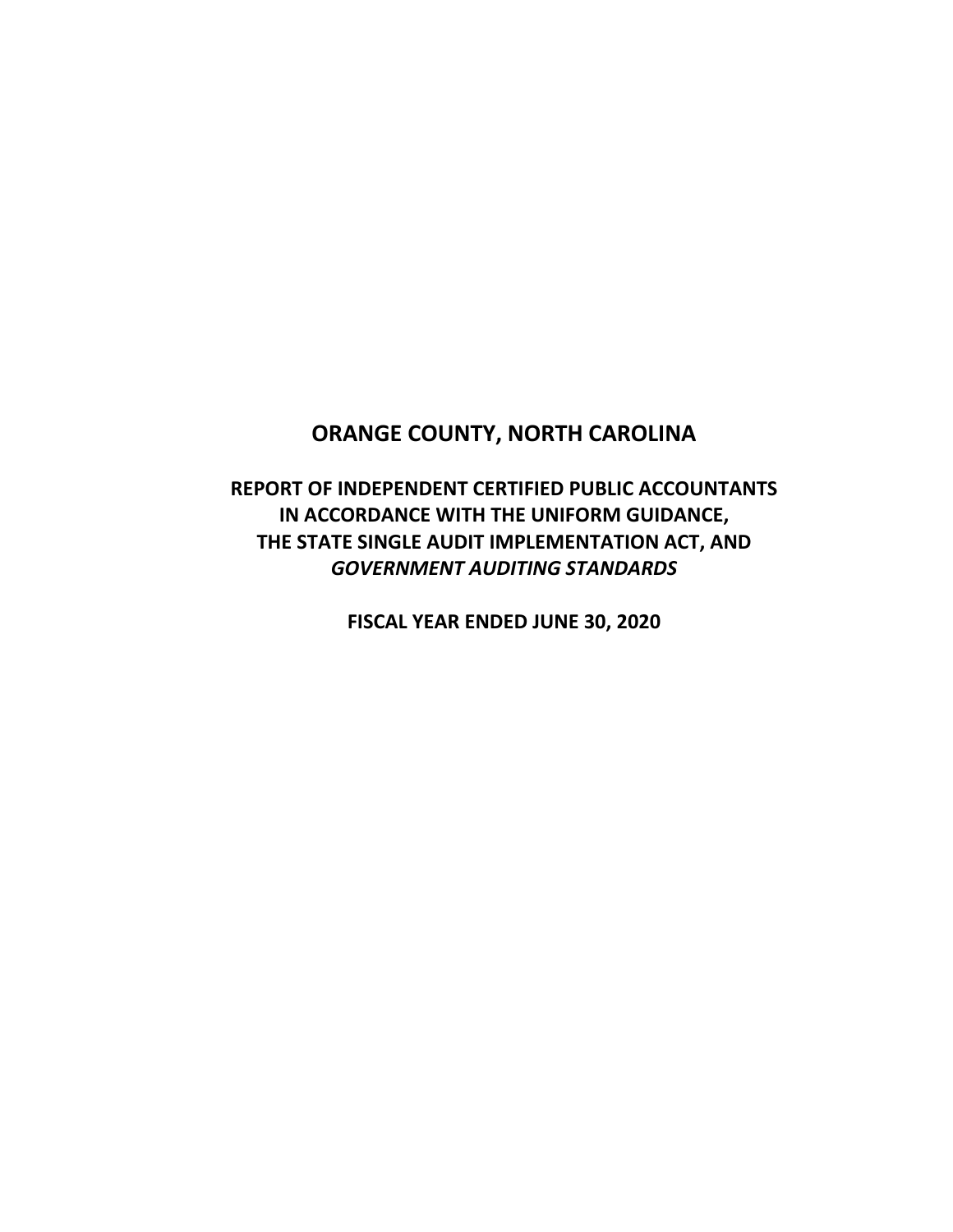### **ORANGE COUNTY, NORTH CAROLINA**

## **FOR THE FISCAL YEAR ENDED JUNE 30, 2020**

### **TABLE OF CONTENTS**

**Page**

| Awards Required by the Uniform Guidance and the State Single Audit Implementation Act 3-5 |
|-------------------------------------------------------------------------------------------|
|                                                                                           |
|                                                                                           |
|                                                                                           |
|                                                                                           |
|                                                                                           |
|                                                                                           |
|                                                                                           |
|                                                                                           |
|                                                                                           |